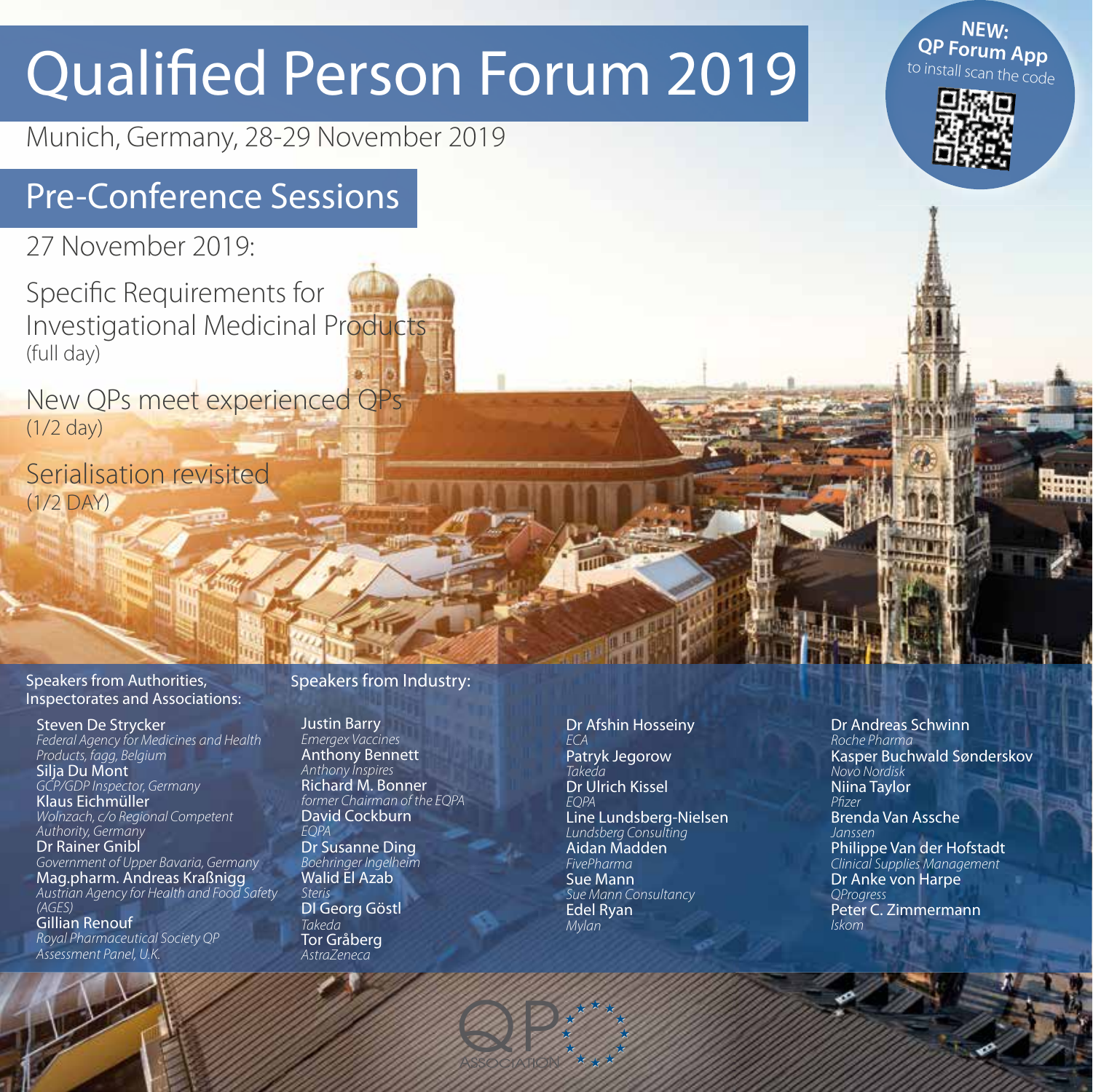### Welcome

#### Dear Colleagues,



The QP is responsible for ensuring that each individual batch has been manufactured and checked in accordance with the requirements of the marketing authorisation (MA) and in compliance with GMP. This is how it is described in Annex 16 of the EU-GMP

Guidelines. The Annex also describes in detail other QP's responsibilities and activities in part 1.7.

But the QP is not responsible for everything! Most activities may be delegated and the QP can rely on the respective Pharmaceutical Quality System. How this can be done will be a central topic of this year's QP Forum.

Don't forget: "The ultimate responsibility for the performance of a medicinal product over its lifetime, its safety, quality and efficacy, lies with the marketing authorisation holder (MAH)."

Make use of this event by exchanging experiences with your colleagues and by establishing informal contacts and networking. I look forward to meeting you in Munich.

Best regards,

Wird und

Dr Ulrich Kissel Chairman of the Qualified Person Association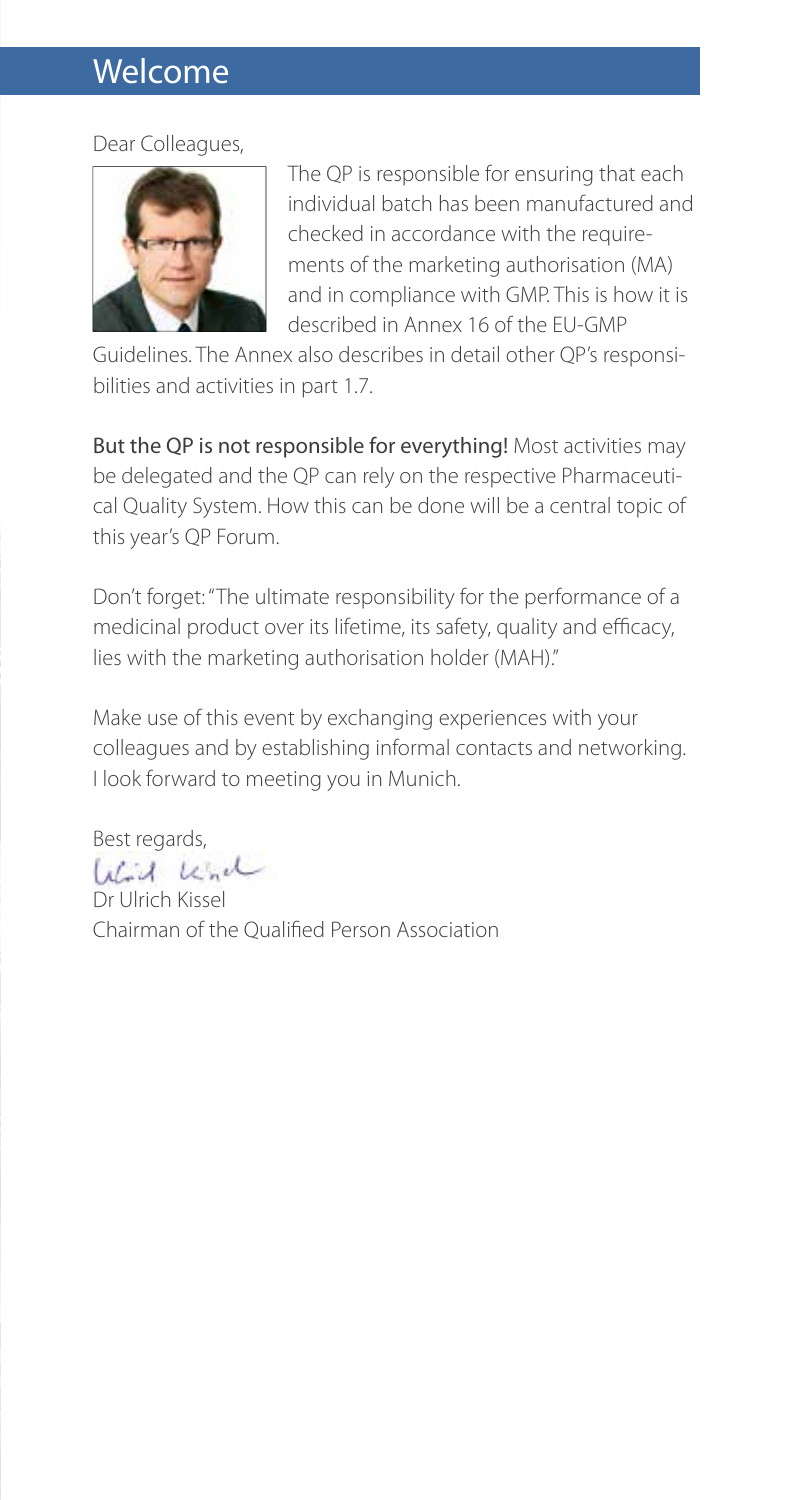# **Objective**

This Conference is designed by QPs for QPs as an international Expert Forum with focus on sharing information and experience and on discussing the challenging parts of the QP's daily work.

# Target Group

The Forum is designed for all Qualified Persons and aspiring Qualified Persons. It also addresses upper management functions and authority representatives who want to be informed about the latest development regarding the duties and responsibilities of Qualified Persons.

# Forum Moderator

Aidan Madden

#### **Important Information!**

The presentations of the QP Forum and the Pre-Conference Workshop/ Session will be available for download and your print-out one week before and after the conference.

#### **NEW: QP Forum App**



Just download the new QP Forum app to your smartphone or tablet and have everything at hand: agenda, presentations, speaker backgrounds, hotifications and more... To install the app, please scan the QR code or search for "Pharma Events" in the Apple or the Google Play Store.

**Note: there will be no print-outs available during the conference.**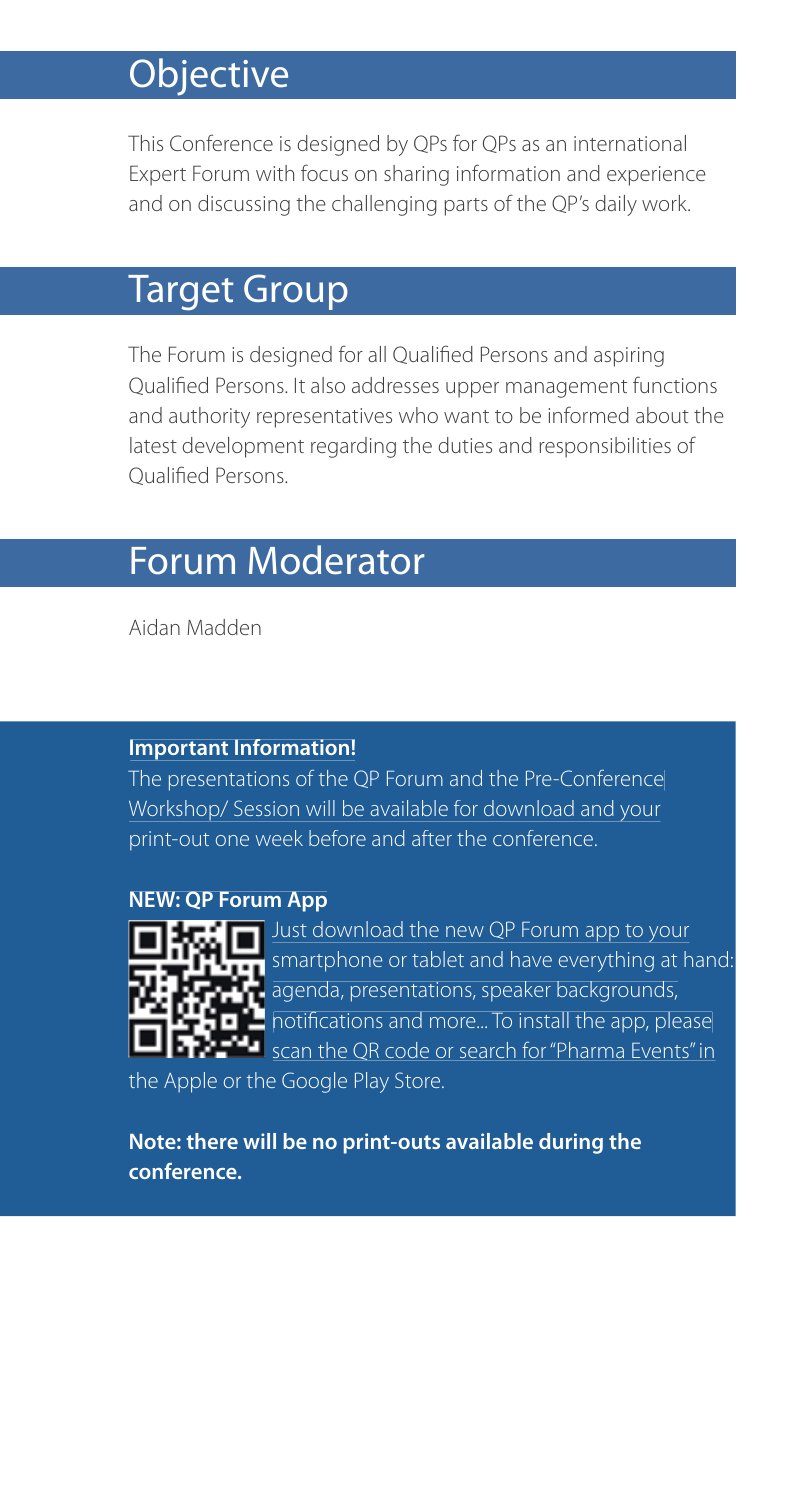# Pre-Conference Sessions

#### 27 November 2019

# Full Day Pre-Conference Session

Specific Requirements for IMPs Facilitated by:

Justin Barry / Susanne Ding / Silja Du Mont / Rainer Gnibl / Patryk Jegorow / Andreas Schwinn / Niina Taylor / Brenda Van Assche / Philippe Van der Hofstadt

- New legislation impacting IMP QPs
- Looking to the future:
	- Continuous manufacturing
	- Virtual clinical trials
	- Direct to patient shipment
- Interactive sessions and case studies decision making of IMP QPs
- An inspector's view on the GMP/GCP/GDP interface
- Template for a manufacturer sponsor agreement
- O&A sessions

# 1/2 Day Pre-Conference Session

New QPs meet experienced QPs Facilitated by:

Richard M. Bonner / Georg Göstl / Andreas Kraßnigg / Sue Mann

A tailor-made session for new and aspiring QPs with round-table discussions and lots of interaction. Discuss your questions and worries with experienced QPs and a GMP Inspector.

# 1/2 Day Pre-Conference Session

#### Serialisation revisited

Facilitated by:

#### Steven De Strycker / Afshin Hosseiny / Ulrich Kissel

Nine months after implementation: Discuss challenges in the market and the impact on the OP's daily life and find answers and solutions.

# Programme QP Forum

28-29 November 2019

Key Note: A Patient's View - What Dying taught me about Living



#### Anthony Bennett

After surviving multiple viral infections with a 10% survival rate, Anthony brings to light the importance of teamwork, from the perspective of his family and the medical professionals during his time in hospital. After listening to this session QPs should feel inspired, uplifted and proud of the work they do.

#### Experiences made with the MRA and post-Brexit Tor Gråberg

- Difficulties and how to overcome (inspections, GMP certificates, importation)
- What we have experienced
- Problems occurred and solutions found

#### GMP Update Session

#### David Cockburn, Rainer Gnibl and Tor Gråberg

New Regulations and Guidance and their relevance for the QP

## What the OP needs to know about the current Contamination Control Strategy

#### Walid El Azab

- Development of a risk-based assessment for contamination control and sterility assurance maintenance
- What the QP should be aware of before certifying products
- Where the involvement of the QP is needed
- Information flow

Real Time Release Testing and Certification by the QP: a next Generation Process or still Phantasm? Line Lundsberg-Nielsen

- What the QP needs to know about Annex 17, ICH Q12 and Real Time Release concepts
- What is already possible and what not
- Pre-requisites, chances and challenges
- What do authorities expect?

#### The POR and its benefit for the OP Klaus Eichmüller

• How the POR could be used in an efficient way and not end in a graveyard of data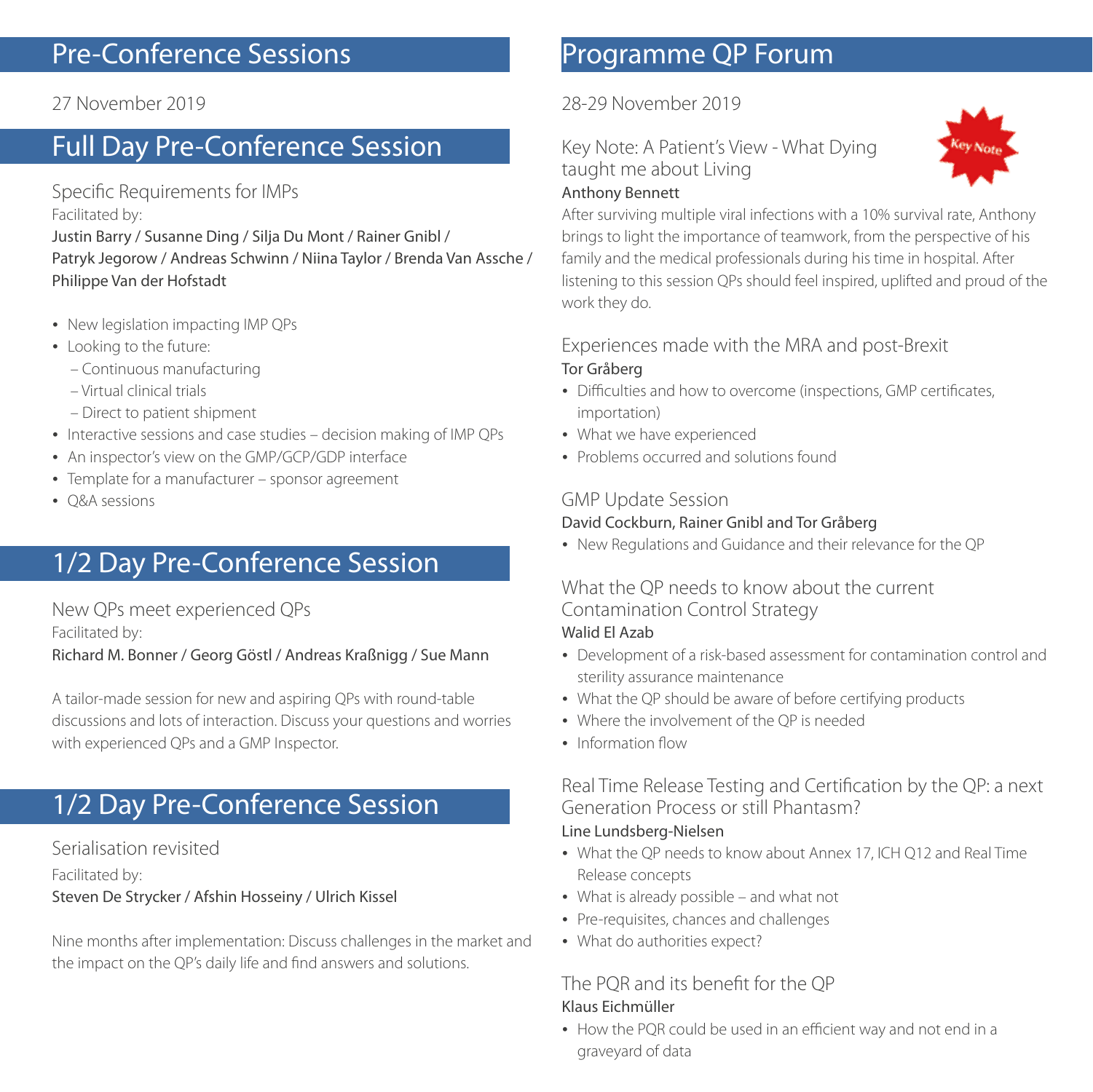# Parallel Sessions

#### Working on Case Studies

#### 1) Soft Skills for QPs

- How to analyse communication situations
- How to deescalate conflict situations
- How to show self-confidence in discussions with senior management?

Richard Bonner and Peter C. Zimmermann

#### 2) Change Control and Certification for global Markets

- How to deal with change control challenges when regular approvals can take several months or years to cover all the relevant countries worldwide
- How to support decision making Ulrich Kissel and Kasper Buchwald Sønderskov
- 3) QP Scenarios How serious could each issue be?
- Discuss real-life situations involving QPs
- Explore the potential risks and impact
- Make decisions on the product(s) involved
- Sue Mann and Gillian Renouf

#### 4) Challenges for IMP QPs

- Sample and documentation retention, etc.
- Experience sharing, e.g. Brexit, new IMP GMP regulation
- Challenges for smaller companies
- IMP Working Group

#### 5) QP Oversight

- Practical aspects of keeping oversight on both external (third party) and internal (own site/ own company) QP-related processes
- QP responsibilities and delegation of tasks

Edel Ryan and Anke von Harpe

#### 6) The QP in the Pharmaceutical Quality System

- Discuss how the QP can rely on a PQS and how such a system could be set up
- Assistance and support for the QP Afshin Hosseiny and Aidan Madden

You will be able to attend three of these parallel sessions. Please choose the ones you like to attend when you register for the Forum.

# Q&A Session

During the 2 days of the Forum, delegates can post their questions. The answers will be given by the expert speakers in a dedicated session and/ or published in the members' area of the EQPA website.

# Social Event



On 28 November, you are cordially invited to a Bavarian Evening. This is an excellent opportunity to share your experiences with colleagues from other companies in a relaxed atmosphere.

#### **Special Offer with Lufthansa -**



#### **Discounted Travel**

As an ECA course or conference attendee, you will receive up to 20% discounted travel

fares (according to availability). And as Lufthansa German Airlines offers a comprehensive global route network linking major cities around the world you will most likely be able to benefit from these special prices and conditions.

And this is how it works: Once you registered for a course or conference you will receive a link together with your registration confirmation. Opening that link will take you to the Mobility Partner Program website where you can enter a code in the "Access to Event Booking" area you will also receive. This will take you into an online booking platform that will automatically calculate the discount offered or provide you with an even better offer if another promotional fare is available.

#### Qualified Person Forum 2019 • Munich, Germany • 28-29 November 2019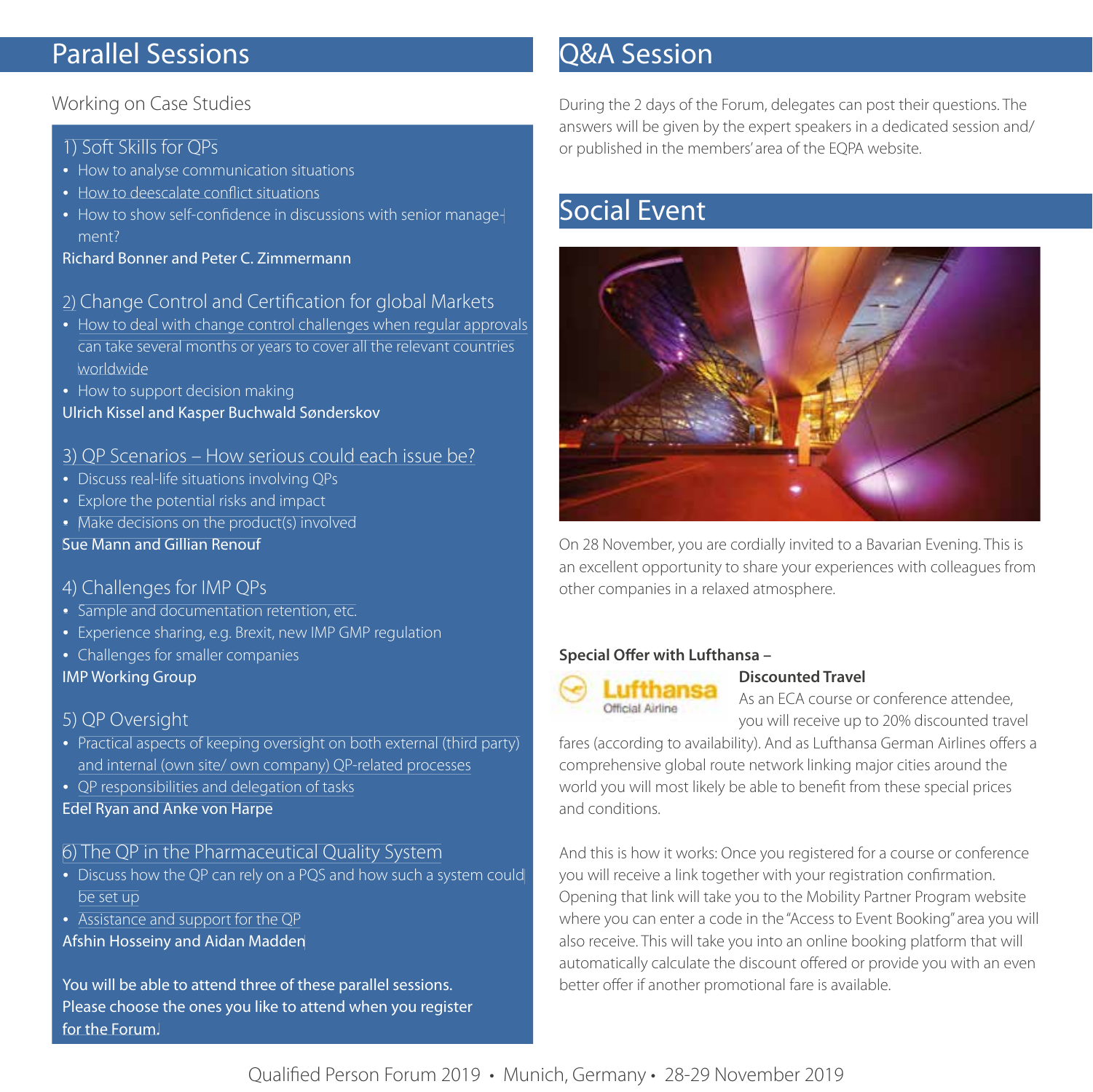### Speakers

Speakers from Authorities, Inspectorates and Associations:

Steven De Strycker, *Federal Agency for Medicines and Health Products, fagg, Belgium* GMP Inspector

Silja Du Mont, *GCP/GDP Inspector, District Authority of Freiburg, Germany* GCP/GDP Inspector, Head of the German GCP Inspectors Expert Group and European Expert GCP IWG EMA

Klaus Eichmüller, *Wolnzach, c/o Regional Competent Authority, Germany* Head of the Inspectorate for Drug Products, APIs, Blood Products and Tissues in Hesse

Dr Rainer Gnibl, *Government of Upper Bavaria, Germany* GMP Inspector for the District Government and the EMA, Advisory Board member of the Qualified Person Association

Mag.pharm. Andreas Kraßnigg, *Austrian Agency for Health and Food Safety (AGES), Austria* Head Pharmaceutical Inspections and Member of Annex 16 Drafting Group

Gillian Renouf, *Royal Pharmaceutical Society QP Assessment Panel, U.K.* Chair of the RPS QP Assessment Panel

Speakers from Industry:

Justin Barry, *Emergex Vaccines, U.K.* Head of Global Manufacturing and member of the EQPA IMP Working Group Board

Anthony Bennett, *Anthony Inspires Ltd., U.K.* Inspirational Speaker

Richard M. Bonner, *U.K.* Former Chairman of the EQPA Board of Directors and former Chair of the ECA Executive Board

David Cockburn, *European Qualified Person Association (EQPA)* Member of the EQPA Board of Directors. Former Chair of the EMA GMP/ GDP IWG

Dr Susanne Ding, *Boehringer Ingelheim, Germany* Qualified Person for Investigational Medicinal Products and member of the EQPA Board of Directors

Walid El Azab, *Steris N.V./S.A., Belgium* Technical Services Manager and former QP

DI Georg Göstl, *Takeda, Austria* Oualified Person, Chair of the Austrian QP Association aqpa and member of the EQPA Board of Directors

Tor Gråberg, *AstraZeneca, Sweden*

Head of External Advocacy, Global Quality, Operations, and member of the EQPA Board of Directors. Former Head of the Drug Inspectorate at the Swedish Medical Products Agency and former PIC/S Chair

Dr Afshin Hosseiny, *Tabriz Consulting, U.K.* Managing Director and Qualified Person, Chair of the ECA Executive Board and Chair of the European GDP Association

Patryk Jegorow, *Takeda, Ireland* Qualified Person Biologics, Head of Quality Strategy and Businees Operations

Dr Ulrich Kissel, *European Qualified Person Association (EQPA)* Qualified Person and Chairman of the FOPA Board of Directors

Line Lundsberg-Nielsen, *Lundsberg Consulting Ltd, U.K.* Founder and Owner

Aidan Madden, *FivePharma, Ireland* CEO

Sue Mann, *Sue Mann Consultancy Ltd. U.K.* Qualified Person and QP Assessor working on behalf of the MHRA, representing the Royal Pharmaceutical Society

Edel Ryan, *Mylan, Ireland* Director Complex Products Quality Operations

Dr Andreas Schwinn*, Roche Pharma AG, Germany* Head POIP, Qualified Person

Kasper Buchwald Sønderskov, *Novo Nordisk A/S, Denmark* Director Quality Assurance and Qualified Person

Niina Taylor, *Pfizer*, U.K. Director Quality Assurance and Qualified Person

Brenda Van Assche, *Janssen Pharmaceutica NV, Belgium* Director Quality Assurance Clinical Supply Chain and Qualified Person

Philippe Van der Hofstadt, *Clinical Supplies Management, Belgium* VP Corporate Development

Dr Anke von Harpe, *QProgress, Germany* Qualified Person and Pharmaceutical Consultant

Peter C. Zimmermann, *Iskom, Germany* CEO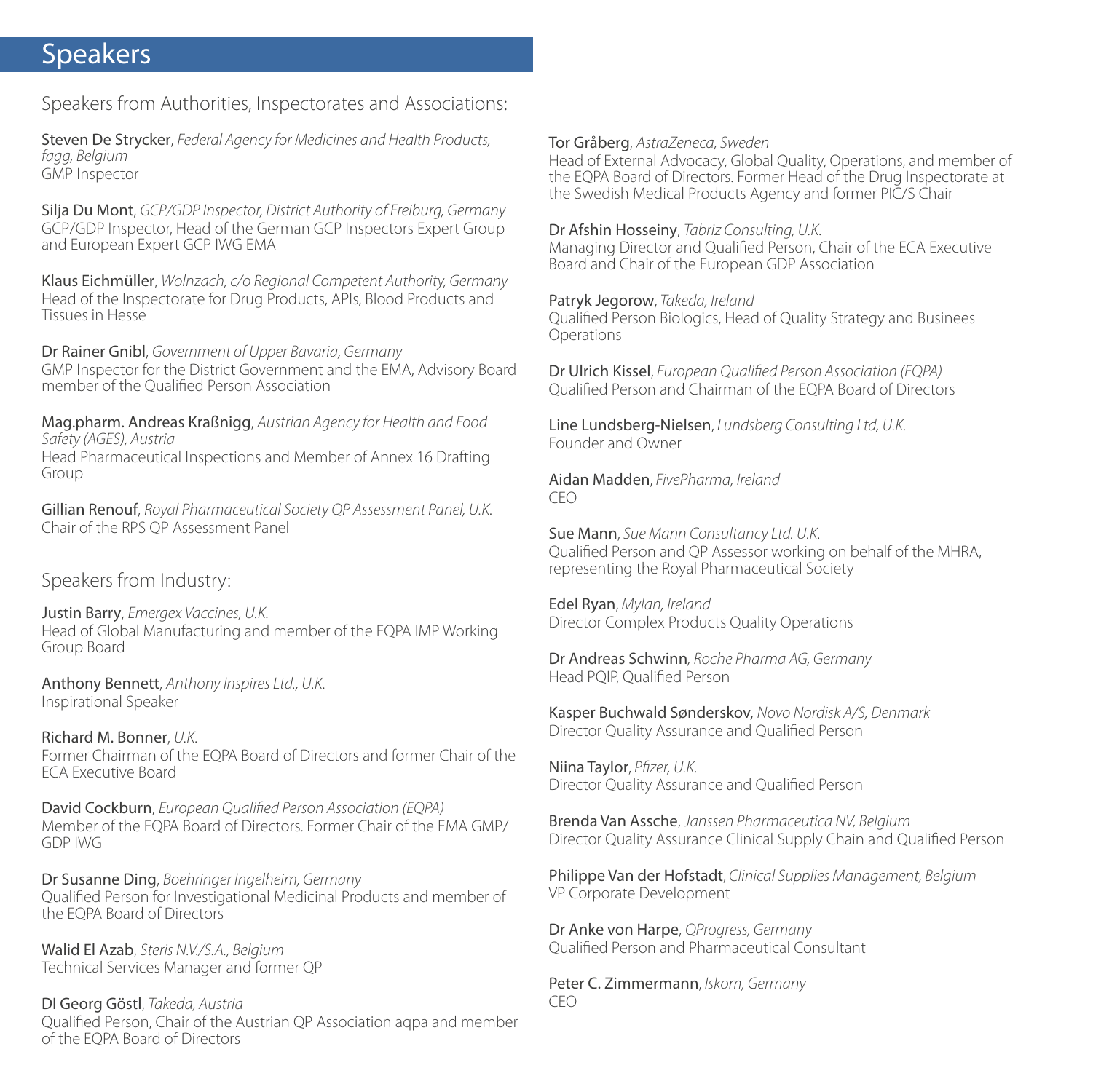| Qualified Person Forum 2019, Munich, Germany, 28-29 November 2019<br>Session 2: Change Control and Certification for global Markets<br>Session 3: QP Scenarios - How serious could each issue be?<br>Session 6: The QP in the Pharmaceutical Quality System<br>Reservation Form (Please complete in full)<br>Please choose three of the six parallel sessions:<br>Session 4: Challenges for IMP QPs<br>Session 1: Soft skills for QPs<br>Session 5: QP Oversight | Optional Pre-Conference Session, Munich, Germany, 27 November 2019<br>1/2 Day Session "New QPs meet experienced QPs"<br>1/2 Day Session "Serialisation revisited"<br>Full Day Session "Specific Requirements for IMPs"<br>Please choose one of the following:<br>$\Box$ Ms<br>$\geq$ | Title, first name, surname | Department<br>Company                   | Important: Please indicate your company's VAT ID Number | P.O Number (if applicable) | Street / P.O. Box | Country<br>Zip Code<br>lity | Phone / Fax | E-mail (Please fill in) |
|------------------------------------------------------------------------------------------------------------------------------------------------------------------------------------------------------------------------------------------------------------------------------------------------------------------------------------------------------------------------------------------------------------------------------------------------------------------|--------------------------------------------------------------------------------------------------------------------------------------------------------------------------------------------------------------------------------------------------------------------------------------|----------------------------|-----------------------------------------|---------------------------------------------------------|----------------------------|-------------------|-----------------------------|-------------|-------------------------|
| f the bill-to-address deviates from the specification to the<br>right, please fill out here:                                                                                                                                                                                                                                                                                                                                                                     |                                                                                                                                                                                                                                                                                      | CONCEPT HEIDELBERG         | Postfach 10 17 64<br>Fax 06221/84 44 34 |                                                         | D-69007 Heidelberg         |                   |                             |             |                         |

#### **General Terms of Business**

If you cannot attend the conference you have two options: 1. We are happy to welcome a substitute colleague at any time.

2. If you have to cancel entirely, we must charge the following processing fees: Cancellation

- until 2 weeks prior to the conference 10 % of the registration fee.
- until 1 week prior to the conference 50 % of the registration fee.
- within 1 week prior to the conference 100 % of the registration fee.

CONCEPT HEIDELBERG reserves the right to change the materials, instructors, or speakers without notice or to cancel an event. If the event must be cancelled, registrants will be notified as soon as possible and will receive a full refund of fees paid.

CONCEPT HEIDELBERG will not be responsible for discount airfare penalties or other costs incurred due to a cancella tion.

**Terms of payment:** Payable without deductions within 10 days after receipt of invoice.

**Important:** This is a binding registration and above fees are due in case of cancellation or non-appearance. If you cannot take part, you have to inform us in writing. The cancellation fee will then be calculated according to the point of time at which we receive your message. In case you do not appear at the event without having informed us, you will have to pay the full registration fee even if you have not made the payment yet. You are not entitled to participate in the conference until we have received your payment (receipt of payment will not be confirmed)!

#### **About the European QP Association**

The European Qualified Person (QP) Association was founded on 7 July 2006 by the European Compliance Academy's (ECA) Advisory Board Members. With this unique association the ECA wants to provide QPs in Europe with a platform allowing them to exchange their experi ence, discuss the latest regulatory requirements, to identify and address difficulties and challenges and to support a harmonised European approach.

More information about the QP Association and a membership application form are available at www.qp-association.eu.

#### **About CONCEPT HEIDELBERG**

Founded in 1978, CONCEPT HEIDELBERG is the leading organiser of seminars on pharmaceutical production, quality control, quality assurance and GMP in Europe. This year more than 300 events will be organised by CONCEPT HEIDELBERG. The European QP Association has entrusted CONCEPT HEIDELBERG with the organisation of its events.